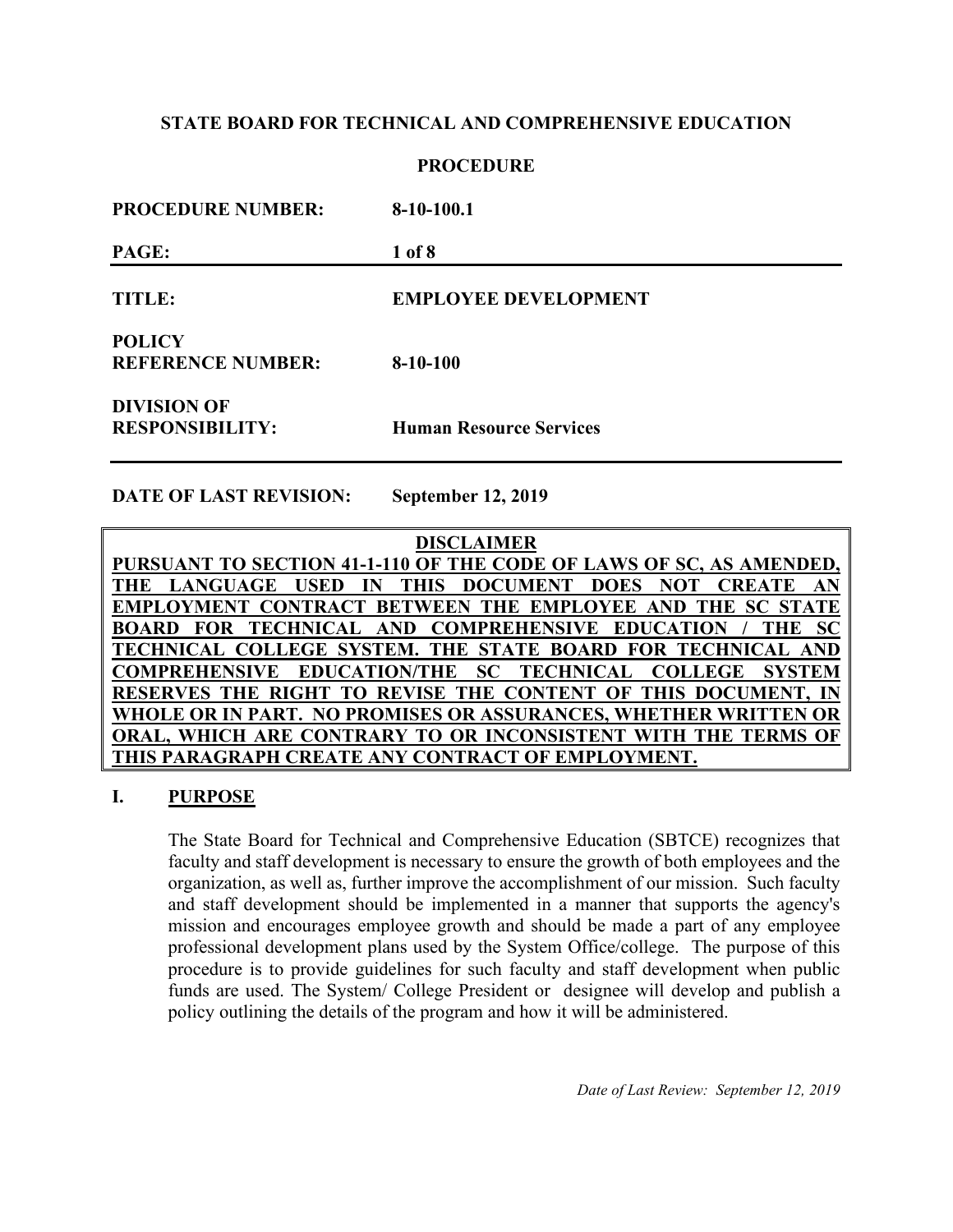### **PROCEDURE**

**PROCEDURE NUMBER: 8-10-100.1**

#### **PAGE: 2 of 8**

As part of this policy, a formal agreement will be developed for use between the recipient of employee development programs outlining the limits, requirements and responsibilities of both parties.

# **II. SEMINARS, WORKSHOPS AND CONFERENCES**

Seminars, workshops and conferences provide opportunities for employees (faculty and staff) to increase job knowledge and skills. All employees may participate in such programs, provided sufficient funding is available. Expenses associated with these activities may be prepaid or reimbursed.

# **III. REQUIRED COURSES**

Required courses for any employees (faculty, staff, probationary, temporary or temporary grant) may be necessary to help employees improve his/her performance in his/her present position or to acquire skills necessary to meet business needs. When an employee is directed to take such courses, academic-related costs will be paid for the employee<sup>[1](#page-1-0)</sup>, including tuition, fees and books. Additionally, assignment of such courses should be made in accordance with policies, procedures, state guidelines as well as institutional plans for faculty and staff development, whenever possible.

## **IV. RETURN TO BUSINESS, INDUSTRY, OR PROFESSIONAL ENHANCEMENT**

The purpose of the program is to provide opportunities for employees in full time equivalent (FTE) positions to enter business and industry, as well as enhance his/her professional expertise in current technical trends, changes, and work skill requirements relating to his/her teaching or functional areas.

- A. Compensation of Employees
	- 1. The participating employee will remain in employment status of the college and will:
		- a. receive normal salary and benefits.
		- b. retain eligibility for any normal salary adjustments.
		- c. not be subsidized in any way by the business, industry, or outside professional enhancement organization.

<span id="page-1-0"></span> $<sup>1</sup>$  For employees in temporary grant positions, this applies only if funds are available in the grant.</sup>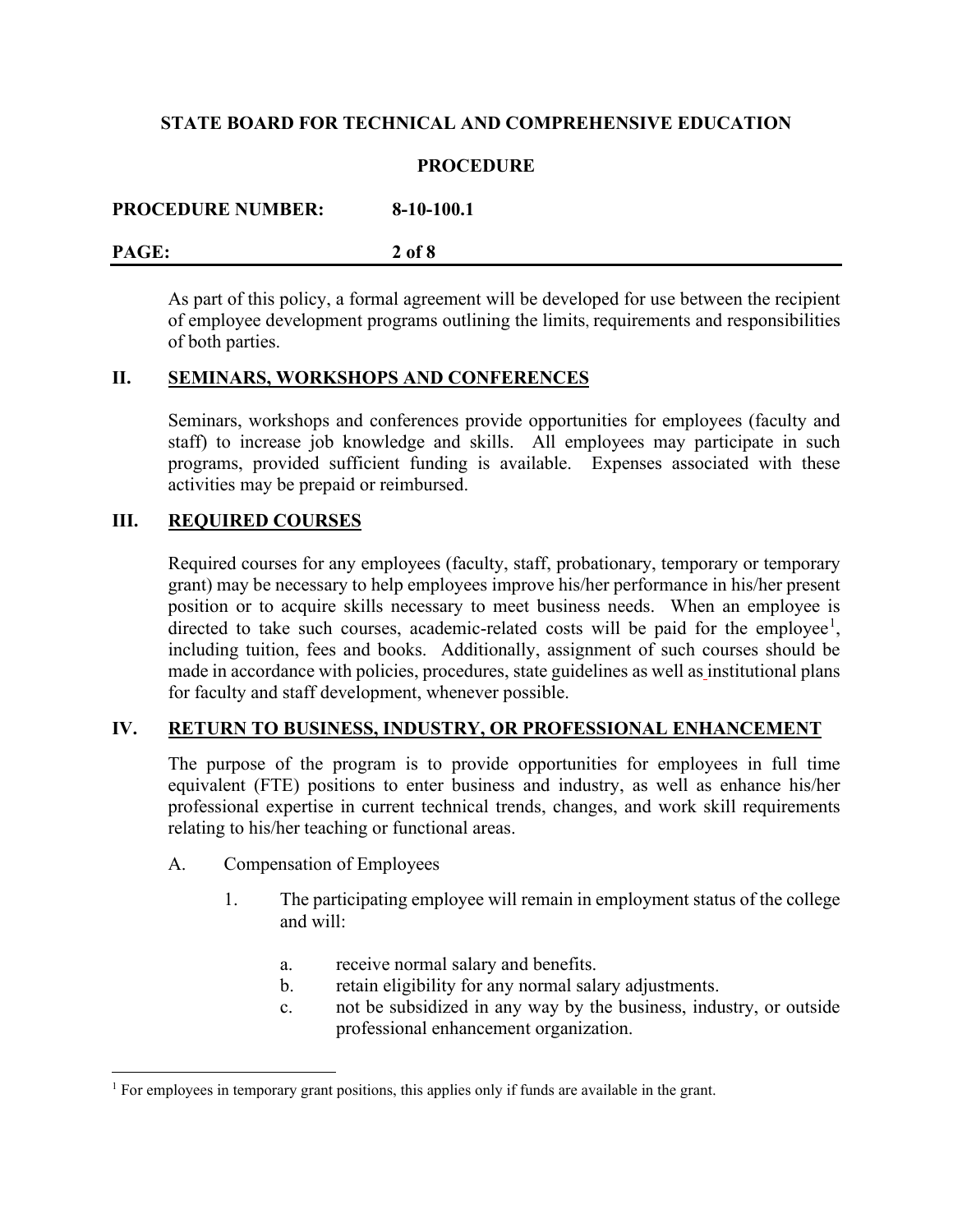# **PROCEDURE**

| <b>PROCEDURE NUMBER:</b><br>8-10-100.1 |    |                                                                                                                                                                                                                                                                                                                                                                                                                                                                                                                                                                                        |  |
|----------------------------------------|----|----------------------------------------------------------------------------------------------------------------------------------------------------------------------------------------------------------------------------------------------------------------------------------------------------------------------------------------------------------------------------------------------------------------------------------------------------------------------------------------------------------------------------------------------------------------------------------------|--|
| PAGE:                                  |    | 3 of 8                                                                                                                                                                                                                                                                                                                                                                                                                                                                                                                                                                                 |  |
|                                        | 2. | The outside organization may reimburse the college for the services of the<br>employee.                                                                                                                                                                                                                                                                                                                                                                                                                                                                                                |  |
|                                        | 3. | Employees who are on summer break and not working for the college may<br>be employed directly by an outside organization and will not come under<br>this policy and procedure.                                                                                                                                                                                                                                                                                                                                                                                                         |  |
| <b>B.</b>                              |    | Administrative Responsibilities                                                                                                                                                                                                                                                                                                                                                                                                                                                                                                                                                        |  |
|                                        | 1. | The employee's immediate supervisor will continue to have supervisory<br>responsibility concerning the employee's field training experience.                                                                                                                                                                                                                                                                                                                                                                                                                                           |  |
|                                        | 2. | Additional employee(s) in FTE positions may not be hired as replacements<br>for participants in these programs.                                                                                                                                                                                                                                                                                                                                                                                                                                                                        |  |
|                                        | 3. | All cooperative arrangements with outside organizations must be in writing<br>and agreed to by the participating organizations.                                                                                                                                                                                                                                                                                                                                                                                                                                                        |  |
| C.                                     |    | <b>Equal Employment Opportunity Requirements</b>                                                                                                                                                                                                                                                                                                                                                                                                                                                                                                                                       |  |
|                                        | 1. | The organization accepting the employee for training purposes will indicate,<br>the cooperative agreement referenced in B.3. above, their<br>in<br>nondiscrimination policy regarding sex, race/color, religion, national<br>origin, age, disability, service in the uniformed services (as defined in state<br>and federal law), veteran status, political ideas, marital or family status,<br>pregnancy, childbirth, or related medical conditions, including, but not<br>limited to, lactation, genetic information, genetic identity, gender<br>expression, or sexual orientation. |  |
|                                        | 2. | The college will ensure that no employee is denied participation in the<br>program because of sex, race/color, religion, national origin, age,<br>disability, service in the uniformed services (as defined in state and federal<br>law), veteran status, political ideas, marital or family status, pregnancy,<br>childbirth, or related medical conditions, including, but not limited to,<br>lactation, genetic information, genetic identity, gender expression, or sexual<br>orientation.                                                                                         |  |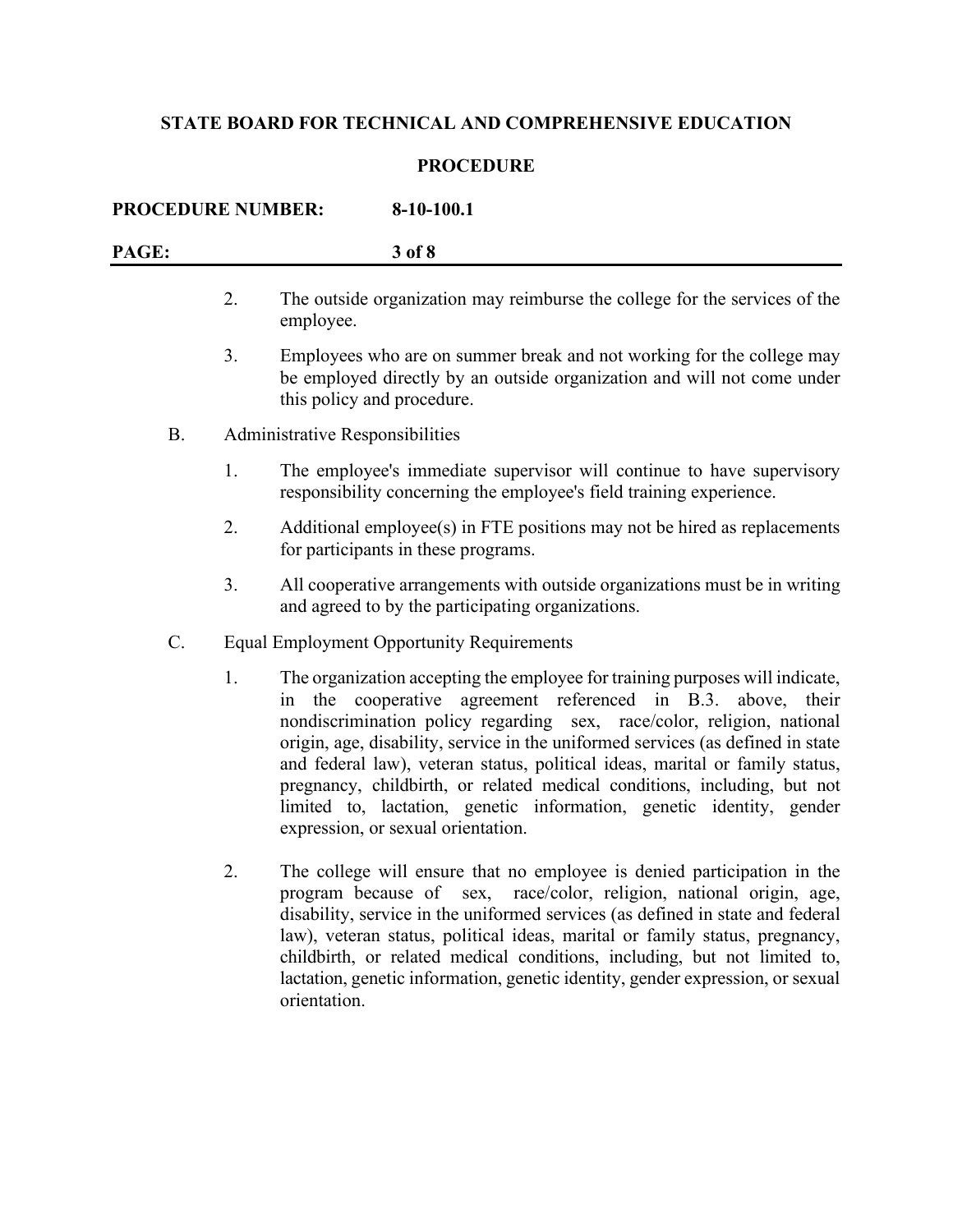# **PROCEDURE**

**PROCEDURE NUMBER: 8-10-100.1**

**PAGE: 4 of 8**

## **V. LEAVE WITHOUT PAY FOR PROFESSIONAL DEVELOPMENT**

Leave without pay for Professional Development is defined as full or part-time leave in non-pay status requested by FTE employees to participate in staff development activities or further educational attainment not required by the System Office/college. Such requests for leave without pay must be in writing and approved in advance by the employee's supervisor and the System/College President. Employees may apply for educational leave without pay under the following conditions:

#### A. Employment Status

Employees on leave without pay retain all rights and privileges of employment with the State of South Carolina with the following exceptions:

- 1. Appropriate salary adjustments will only be made upon the employee's return to work.
- 2. An employee while on full-time leave without pay shall not accrue annual leave, sick leave, or holidays. However, accrued annual and sick leave shall be carried over until the employee returns to work.
- 3. Employees on leave without pay may pay both the employer and employee share of premiums for his/her medical, dental, and vision insurance, as well as retirement contributions if he/she wishes to continue coverage or eligibility.
- 4. Employees on continuous leave without pay will be considered to have a break in service after twelve consecutive months unless approved by the System/College President for an additional twelve months.
- B. Approval

Consideration for approval shall include, but not be limited to: workloads, work distribution, relationship of development activity to position responsibilities and time duration. Approval may be made only when the development activity is shown to be beneficial to the employee and the college or the System Office.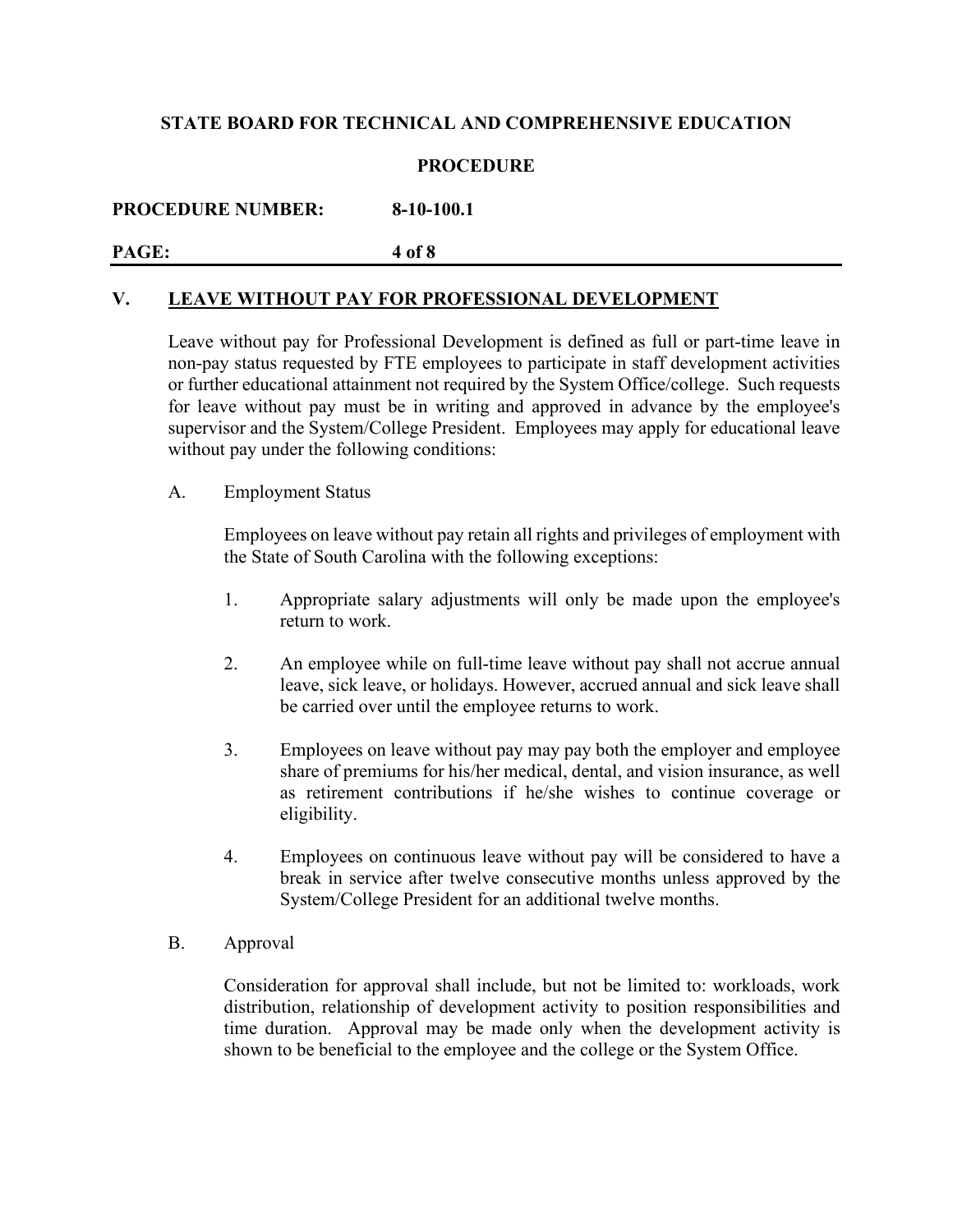### **PROCEDURE**

| <b>PROCEDURE NUMBER:</b> | $8-10-100.1$ |
|--------------------------|--------------|
| PAGE:                    | 5 of 8       |

#### C. Maximum Length

Leave without pay may be generally approved for the length of the school term or terms requested, but no more than twelve (12) consecutive months. If requested by the employee, the System/College President may only approve one additional period not to exceed twelve (12) months.

## **VI. TUITION ASSISTANCE**

#### A. Purpose

Tuition assistance may be given to employees who desire to obtain academic degrees or to take individual credit courses for career advancement, to increase key job knowledge or skills.

B. Tuition Assistance Limits

Tuition assistance may be provided for no more than six (6) credit hours per academic term per employee. However, the System Office/college may limit the credit hours for which an employee may receive tuition assistance based on its business needs.

- C. Eligibility
	- 1. Employees in FTE positions, temporary grant positions, and time-limited project positions, with a minimum of six (6) months of state service may be eligible for tuition assistance. Employees in temporary grant positions may receive tuition assistance at the discretion of the System Office/college if funds are available in the grant.
	- 2. Employees must work at least thirty (30) hours per week to be eligible for the program.
	- 3. Employees are generally required to work the normal number of hours in his/her regular work week. However, managers may adjust an employee'snormal schedule to let him/her make-up work time and/or allow use of annual leave to accommodate class schedules.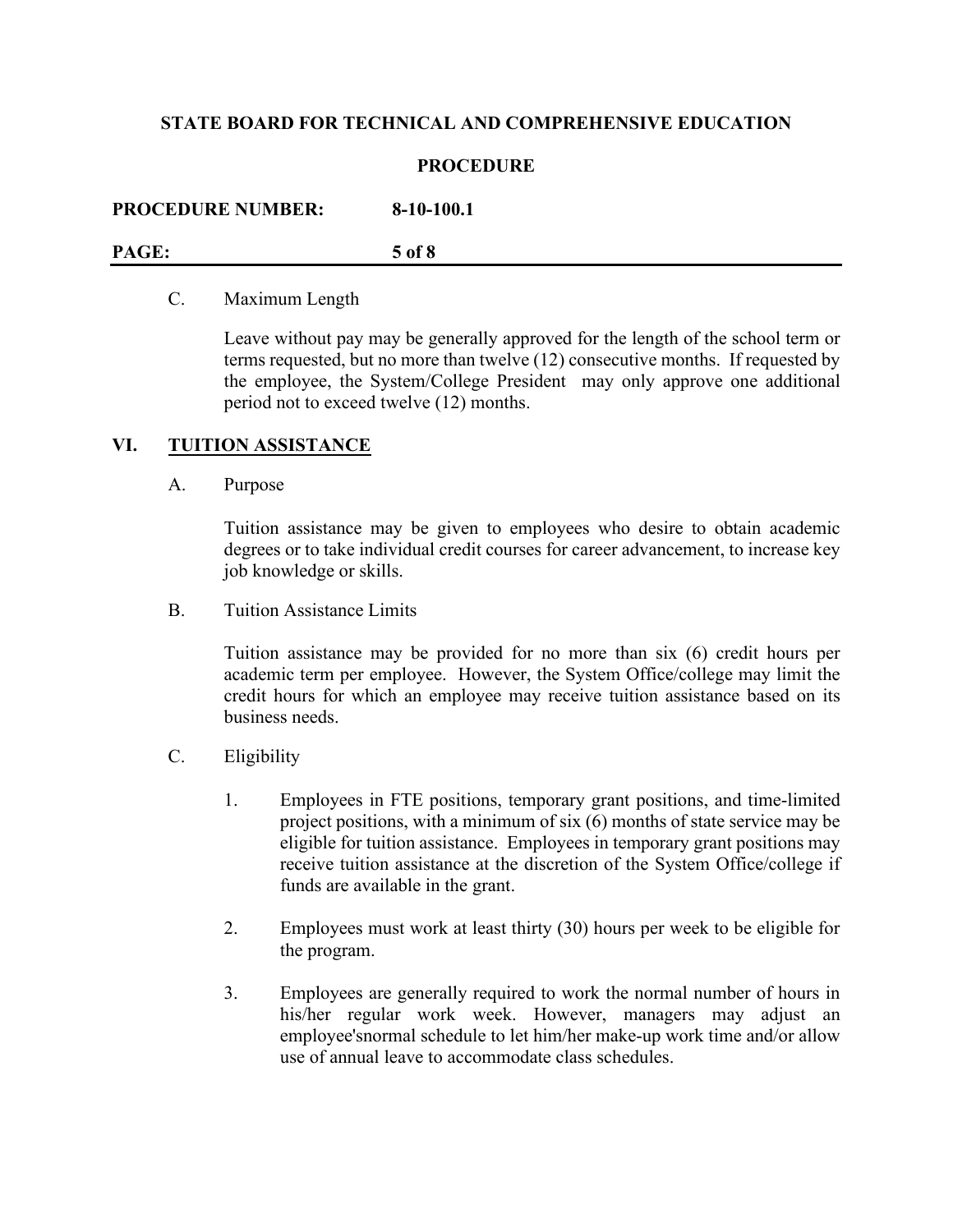### **PROCEDURE**

| <b>PROCEDURE NUMBER:</b> | $8-10-100.1$ |
|--------------------------|--------------|
| PAGE:                    | 6 of 8       |

- 4. Tuition assistance may be approved for employees who attend accredited institutions of higher learning offering courses within South Carolina and for employees who take on-line courses from accredited institutions of higher learning.
- 5. Courses must be taken for academic credit but do not have to be taken toward the completion of a degree.
- 6. If an employee is receiving other assistance that does not require repayment, i.e. scholarships, the System Office/college may reimburse the employee for eligible costs incurred while participating in the program as long as the reimbursement and other funds received does not exceed the total cost of the course $(s)$  taken. If the employee is receiving other assistance that must be repaid, i.e., student loans, the System Office/college may allow an employee to receive tuition assistance.
- D. Reimbursement
	- 1. Employees must successfully complete the course(s) requirements to have tuition costs reimbursed. Employees who do not successfully complete the course(s) will not be reimbursed. The minimum success criterion for undergraduate courses is a grade of "C." For graduate courses and/or doctoral courses, it is a grade of "B." Individual colleges may impose more stringent requirements.
	- 2. Tuition and laboratory fees may be reimbursed in full or in part as determined by SBTCE or college procedure.
	- 3. Reimbursement schedules will be communicated to employees at the beginning of the fiscal year in which any change will be effective. If there is no reimbursement schedule change, no communication is necessary.
	- 4. Books and any fees other than tuition and laboratory fees will not be paid, except for required courses (see III).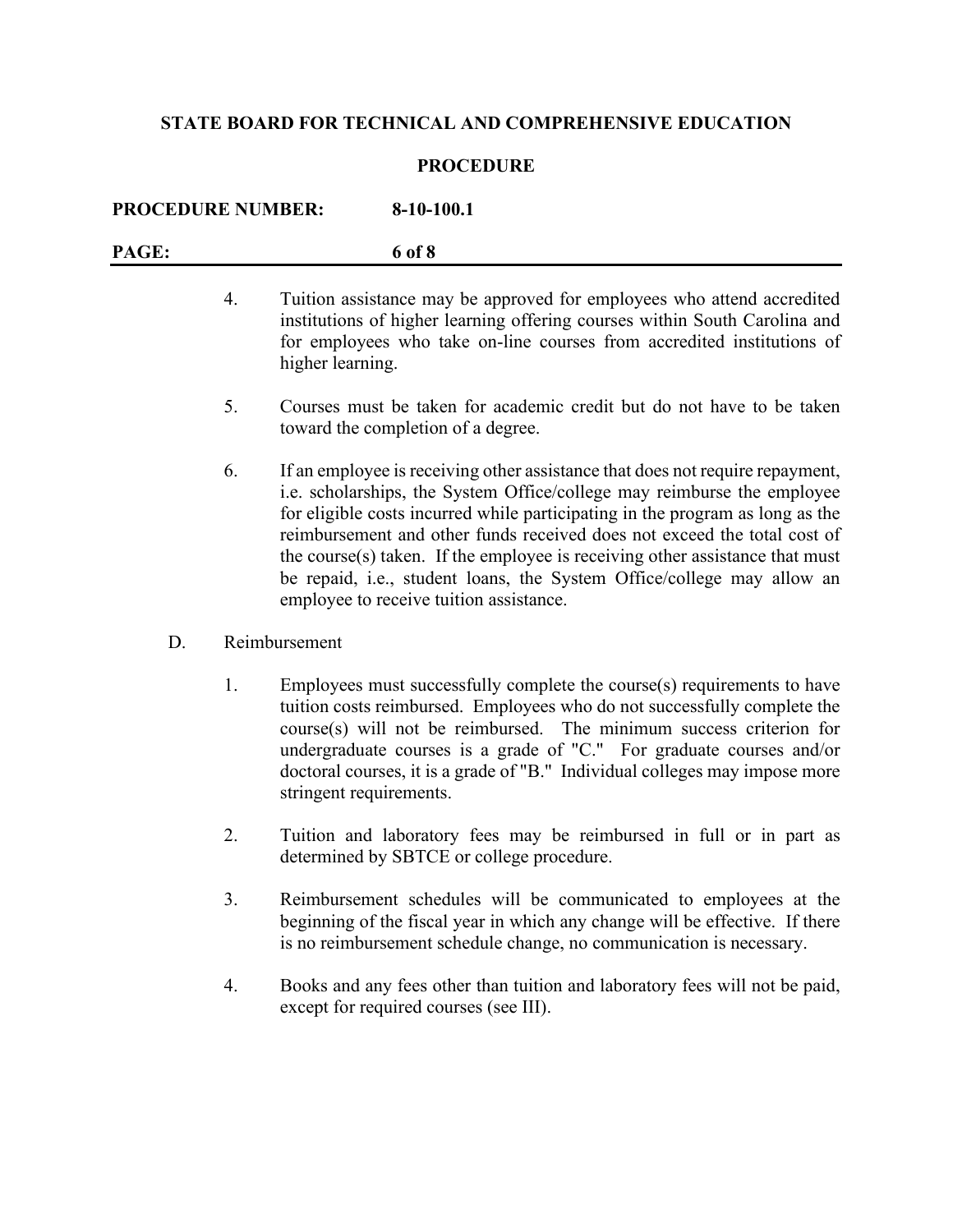#### **PROCEDURE**

| <b>PROCEDURE NUMBER:</b> | $8-10-100.1$ |
|--------------------------|--------------|
| PAGE:                    | 7 of 8       |

### E. Funding

- 1. Participation in the tuition assistance program will be determined by each institution.
- 2. Tuition assistance reimbursement must be provided from existing institution funds to the extent funds are available.

#### F. Administration

- 1. Eligible employees must submit a tuition assistance request/agreement form to the Human Resources Office or other designated tuition assistance administrator in accordance with deadlines and procedures determined by the institution and communicated to all employees.
- 2. When considering approval of a request the following criteria should be considered:
	- a. Relative value of course(s) to the agency
	- b. Length of service of the requestor
	- c. History of course completions by the requestor
	- d. Amount of tuition assistance already approved in the past for the requestor
	- e. Amount of funds available for the upcoming fiscal year
	- f. Workload or staffing
- 3. The System/College President or designee must concur in writing with any requests to be disapproved.
- 4. Employees requesting tuition assistance will be notified of approval/disapproval as soon as possible before the class start date. Decisions are final with no appeal process.
- 5. To be reimbursed, the participating employee must present official documentation of the grade achieved for the course from the college or university attended indicating successful completion.